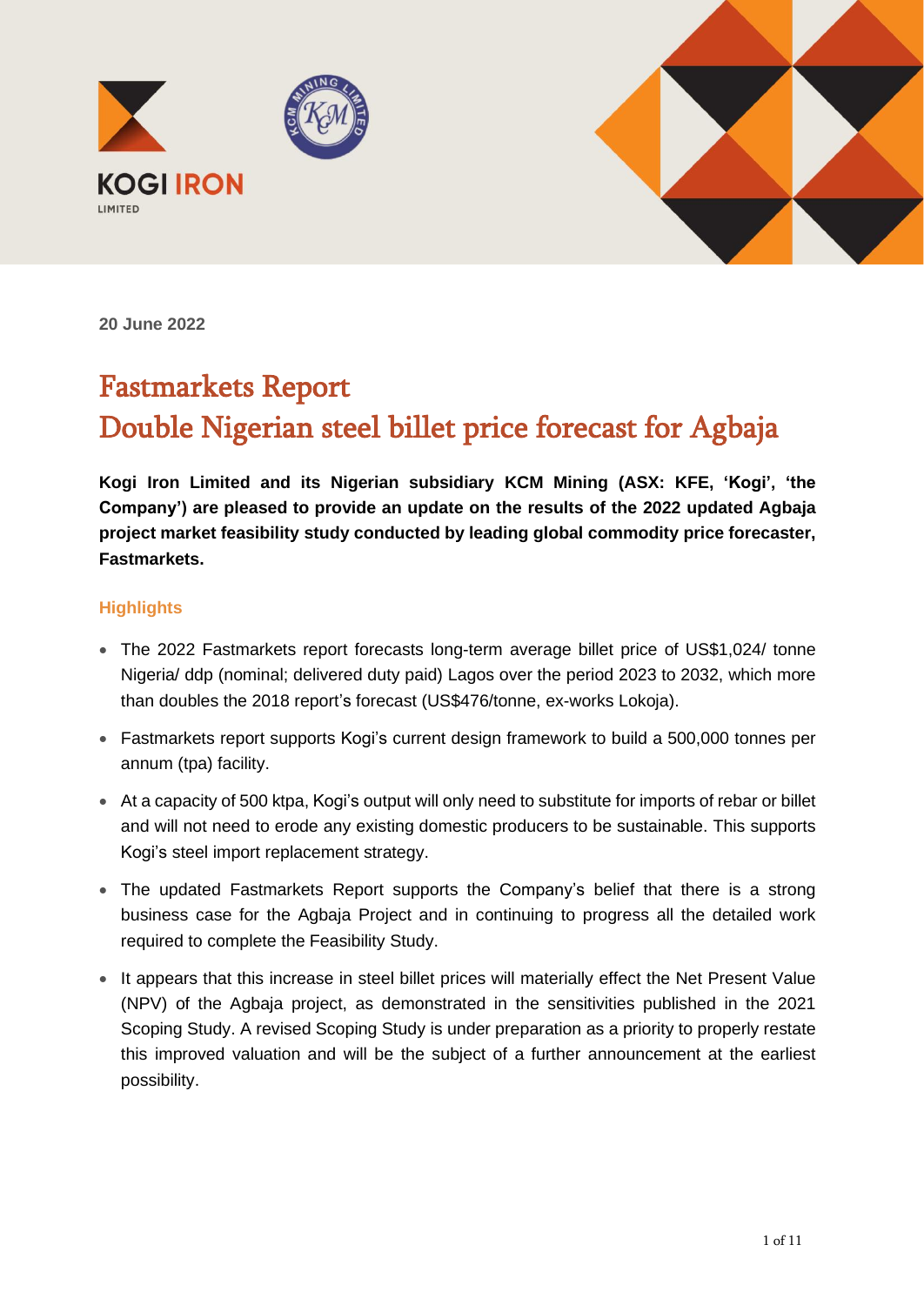Kogi Iron Chairman Craig Hart commented: "This updated steel billet price forecast for Nigeria by respected global commodity price forecaster Fastmarkets resets the value proposition of the Agbaja Iron and Steel Project. The disruption to the European Steel market caused by the Ukraine war will be felt for at least the next decade.

Moreover, there is likely to be systemic and ongoing change occasioned by the decarbonisation trend across Europe which will impact not only the availability of competitive steel scrap but also its price. Kogi Iron's vision to provide a sustainable import replacement solution for Nigeria's domestic steel market is now more compelling than ever."

The Fastmarkets report is another significant step in the evaluation of the project's economics and, together with other work being undertaken as part of the Feasibility Study, the report will be an important document regarding the project's capability to raise project capital.

# Background and Introduction

Since the initial Fastmarkets 2018 study (refer ASX Announcement 16 January 2019) and the 2021 Scoping Study (refer ASX announcement 13 December 2021), a number of events and factors influencing the value proposition of the Agbaja Project have occurred at a global, local and company level.

A more detailed list of these factors include:

- Design change to the Agbaja project nameplate capacity of steel billet production of 1.5 Mtpa to 500 ktpa
- Improved technical understanding of the project
- Covid-19 impact
- Disruption to global supply chains
- Ukraine/Russia war
- Changes to inflation and interest rates
- Accelerated global strategies for decarbonisation effecting the availability and the likely increased price of the competitive scrap steel product.
- Changes to the Chinese economy
- Changes to oil, gas and energy strategies and prices.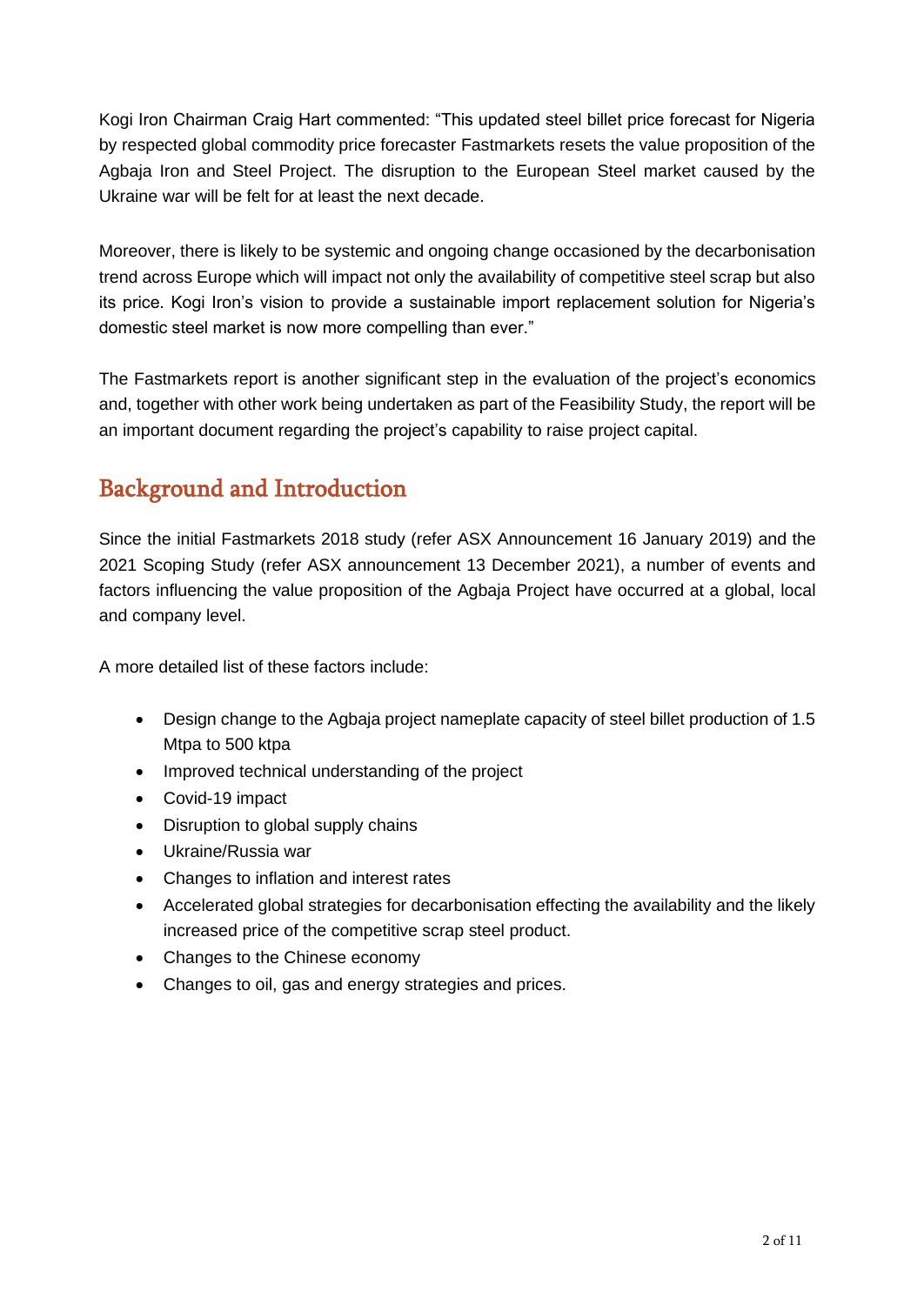Fastmarkets were commissioned in February 2022 to consider the impact of these factors and to provide the Company with a platform to assist evaluation of key project economics, appropriateness of plant sizing, general marketing strategies and other matters critical to progressing the Feasibility Study that is presently underway.

Steel and scrap steel prices contained in the most recent Fastmarkets report are significantly higher than any previous forecasts. The 2022 Fastmarkets report forecasts long-term average billet price of US\$1,024/tonne Nigeria DDP (nominal; Delivered Duty Paid) Lagos over the period 2023 to 2032. This compares to US\$441/tonne FOB (Free On Board) Black Sea and US\$476/t ex-works Lokoja forecasted in the Fastmarkets 2018 report and US\$550/tonne ex-works Lokoja assumed in the 2021 Kogi Iron Scoping Study.

Pricing of other project inputs including, but not limited to, scrap steel, energy and shipping are also likely to increase over the same forecast period. However, the sensitivity analysis in the Agbaja financial model, as disclosed in the 2021 Scoping Study, demonstrated that the project is far more sensitive to steel billet product pricing than to input costs.

### Fastmarkets Completes Market Study

In the ASX Announcement "Agbaja Leveraged by Higher Steel Billet Prices" released on 23 March 2022 the Company advised the market that it had commissioned Fastmarkets to provide a comprehensive market feasibility study, updating a similar study completed in 2018 with the output to be utilised in the ongoing Agbaja Steel Project's Feasibility Study. In conducting the study, Fastmarkets undertook analysis of the steel industry in Nigeria and West Africa, with specific reference to:

- Steelmaking raw material costs and substitutes
- Competitor and customer analysis
- Existing and future market demand for Kogi cast steel billet products
- Recommendation of an appropriate product mix and plant capacity
- Price forecasts

The objective of the Fastmarkets study was also designed to update the overall level of potential market demand and forecasted pricing for planned steel billet production from the Agbaja Steel Project.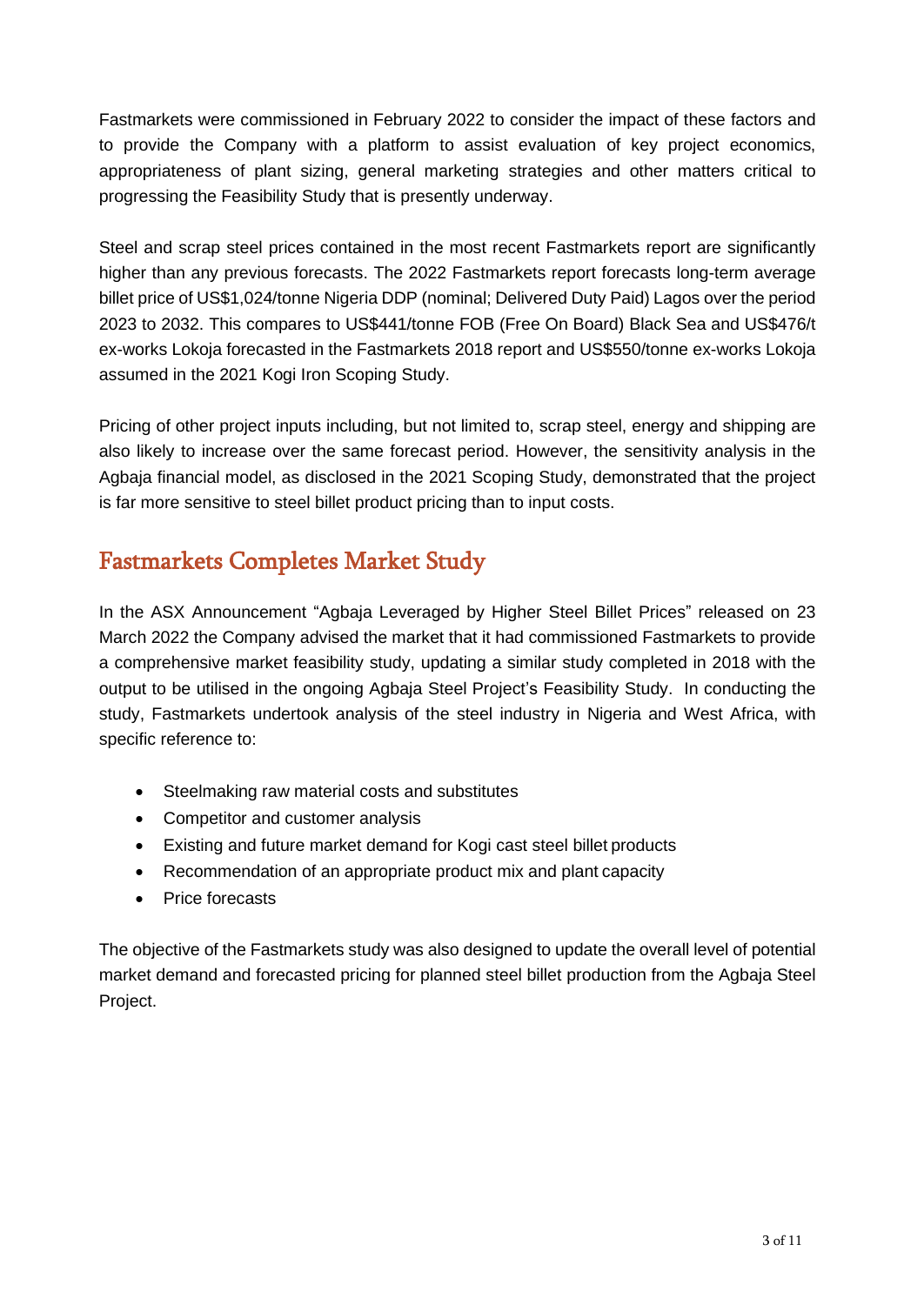# Key Results from the Fastmarkets Study

#### **Economic and Market Outlook**

Fastmarkets have made the following general observations:

- Economic growth in Nigeria and other African nations is accelerating after the Covid-19 pandemic brought slowdowns and recessions in 2020 and 2021.
- Oil prices have recovered strongly after the weakness of the last 24 months and are holding up, which will see investment in new energy projects.
- The Nigerian elections are due in early 2023. Until then, activity will be slowed, but when the new Ministers are in place, they are likely to initiate projects involving substantial construction that should in turn further increase the demand for steel.
- Rates of construction growth, the major market for steel long products, are forecast to rise at an average of 4.6% per annum in the years to 2030, with civil engineering construction growing at a slightly faster 5.1% per annum.
- Billet demand is expected to exceed the previous high of 2014 and reach 2.07 million tonnes by 2024, when Kogi Iron's facility is due to start to ramp up.
- In its base case, Fastmarkets forecasts a long-term average billet price of US\$1,024/tonne ex-works Nigeria/delivered duty paid (ddp) Lagos in nominal terms over the period 2023 to 2032.

#### **Billet Pricing Forecast**

Since the advent of Covid-19, the Ukraine/Russia war, global supply chain disruption, increased inflation, a drop in commodity demand from China and various other significant global events there is prevailing global economic uncertainty. The Company recognises that additional Fastmarkets updates will be likely nearer to the completion of the Feasibility Study.

Fastmarkets key inputs to the forecast of Nigeria pricing is based on several drivers, namely:

- Input costs
- International prices
- Nigerian demand outlook
- Balance between Nigerian supply and demand

Given the present global steel market uncertainty, the Company requested Fastmarkets provide interim information on a number of demand/pricing scenarios and the following three cases were determined by Fastmarkets.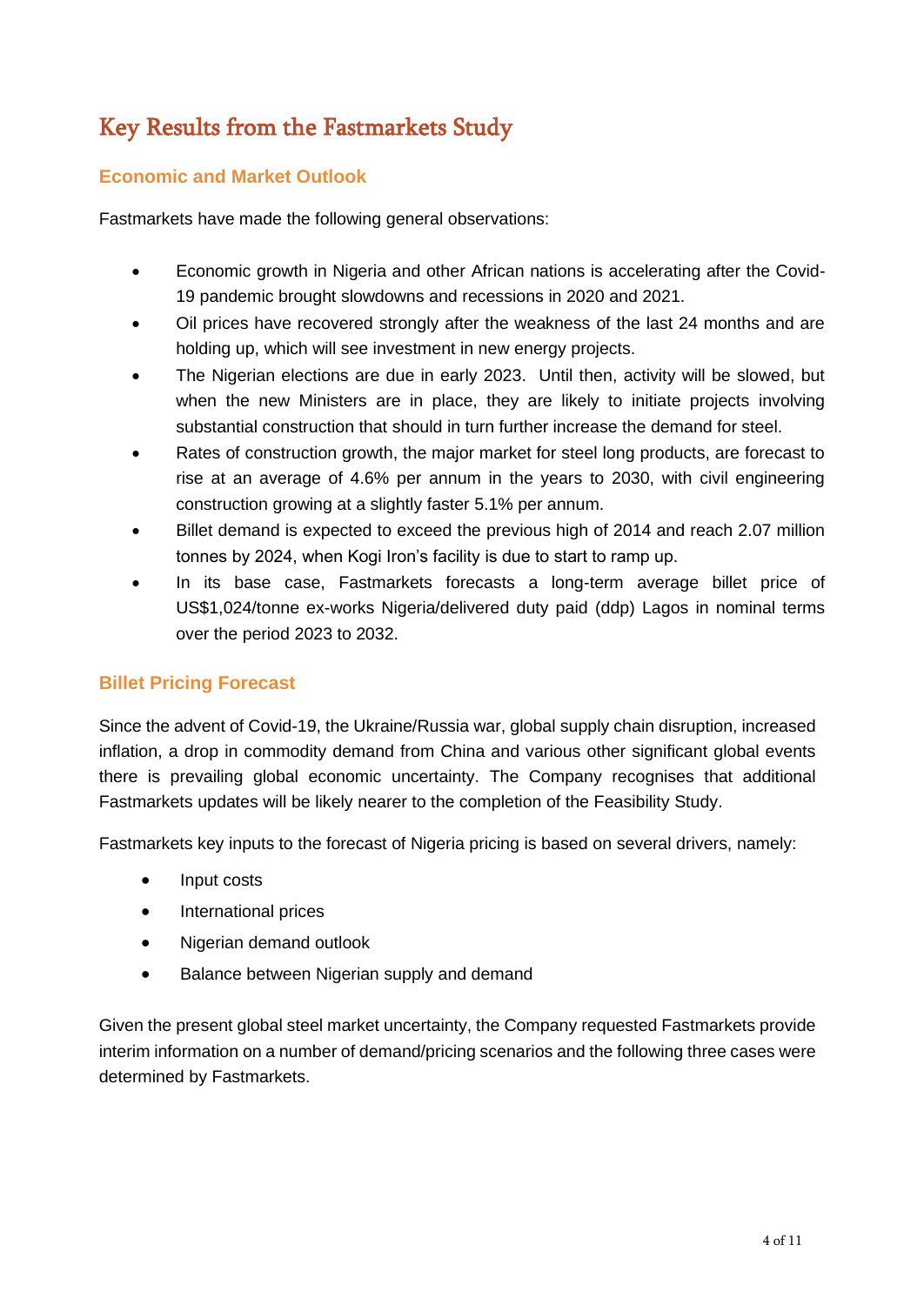#### a. Base Case:

The base case price forecast uses *Fastmarkets' current assessment of future market fundamentals* and raw materials price development. With the arrival and ramp up of Kogi Iron's operation in circa 2024, Nigerian buyers will effectively have another source of material for the production of rebar – produced from Kogi Iron's billet. At the Kogi planned 500 ktpa level of production, output will deliver an opportunity for replacing the reliance on imported product, rather than replacement of existing domestic capacity.

#### b. High Case:

In the **high case**, the economic growth lifts noticeably. A combination of stimulus programmes and recovery after the Ukraine-Russia war sees increased spending globally. Building out the 'net-zero' economy adds to the demand for new vehicles and infrastructure. The result is a strong increase in oil prices and stronger demand for steel, which pushes up steel prices.

#### c. Low Case

In the **low case**, economic growth falls following a drop in energy demand. This is reflected in both lower streel scrap and oil prices. With so much of Nigerian GDP associated with the oil industry, weaker oil prices apply downward pressure on economic growth. Overall, steel consumption contracts 1% for each year 2022-2024. Under these circumstances, domestic producers would have to compete for market share, so depressing prices for all producers, including Kogi.

Fastmarkets' forecasts that the billet price in 2032 would be US\$1,258/tonne (ex-works Nigeria/ddp Lagos) in nominal terms under the base case, and US\$997/tonne and US\$1,444/tonne under the low- and high-case, respectively.

#### **Plant Sizing Supports Import Replacement Market**

At the time of preparing the 2018 Fastmarkets study, Kogi Iron was planning a facility with nameplate capacity of 1.5 Mtpa. Given the size of Nigerian demand, export markets or replacement of local production would have been substantially needed to place all the Agbaja production. The current plant design now scales that back to 0.5 Mtpa capacity and suggests all production can be reasonably placed in Nigeria, with exports not necessary. This confirms the scope and size of the plant and the capital expenditure basis that was included in the 2021 Scoping Study Report.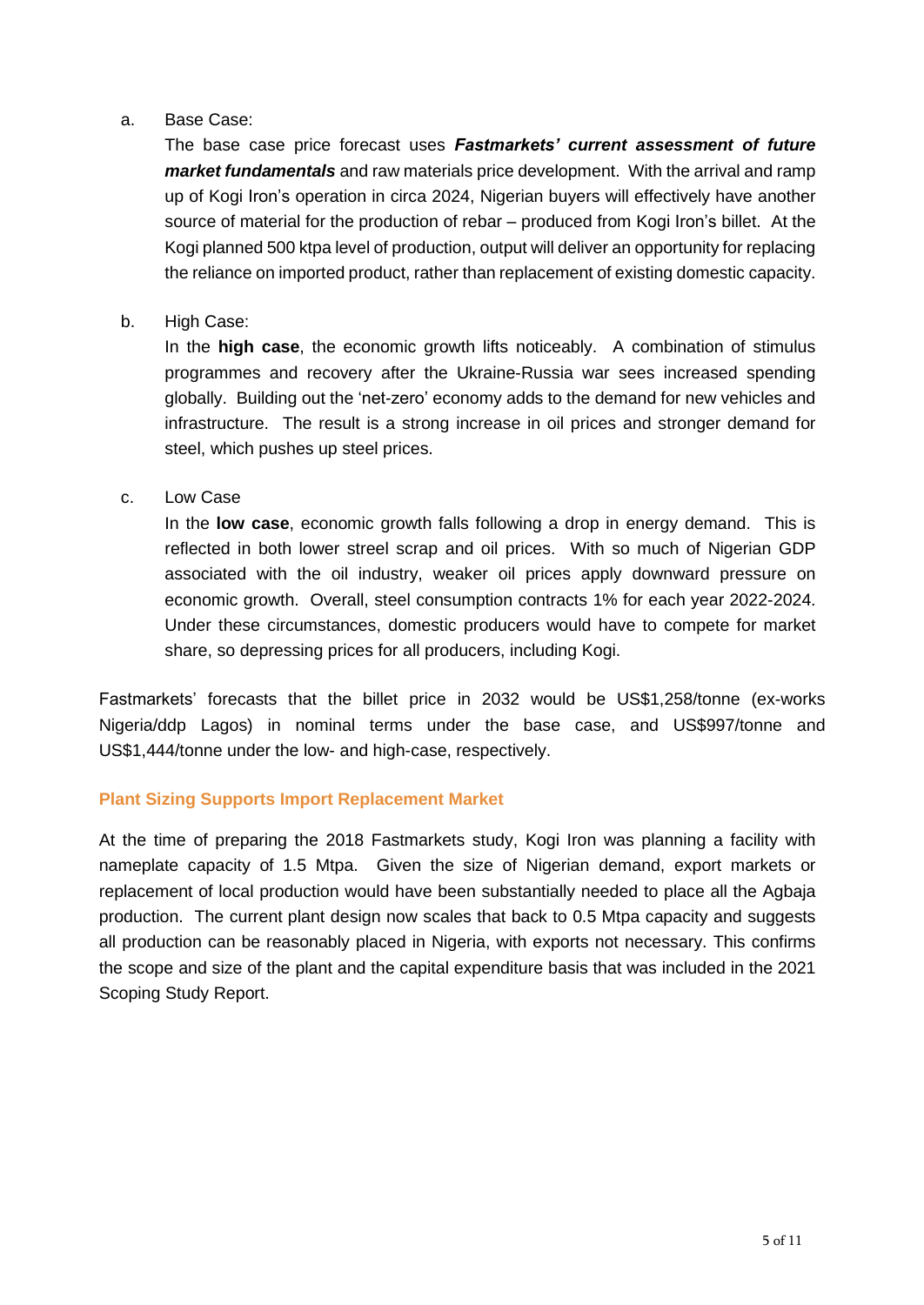It should be noted that neighbouring countries generally have limited domestic steel industries and could be a target for exported steel to meet their emerging economies. This could see prices in those adjacent countries rise faster than in Nigeria, and so making exporting attractive. The Company therefore has the option to consider exports as part of future expansion.

Fastmarkets Recommendations for Kogi Iron

- Fastmarkets' report supports Kogi's current design framework to build a 500 ktpa facility to produce standard sizes of billet – That is 100 mm to 160 mm square billet.
- At a capacity of 500 ktpa, Kogi's output will only need to be a substitute for imports of rebar or billet, and not necessarily erode sales of existing domestic producers. Domestic steelmakers can utilise billet, as a more profitable option than using ferrous scrap, while longproduct rerollers can benefit from cheaper, higher quality and logistically easier material.
- As all of the intended output can be accommodated internally in Nigeria, at a later stage export sales may be considered.

#### **Significant Factors Impacting the Global Steel Market**

#### **Russia/Ukraine War**

The war presents several challenges to global economies and the steel market. Impacts will likely to be felt in the short-term, while the war in Ukraine continues. The long-term impact will depend on the damage done to Ukrainian's steel industry and the economic assistance offered in rebuilding damaged infrastructure. For example, one of the largest steel works in the world (6Mtpa) at Mariupol has been completely destroyed. Also important for the longer-term effect is the severity of sanctions imposed against Russia. These are likely to limit the country's access to global trade and financing, so cutting Russian raw materials & semi-finished steel flows and shrinking global economic growth.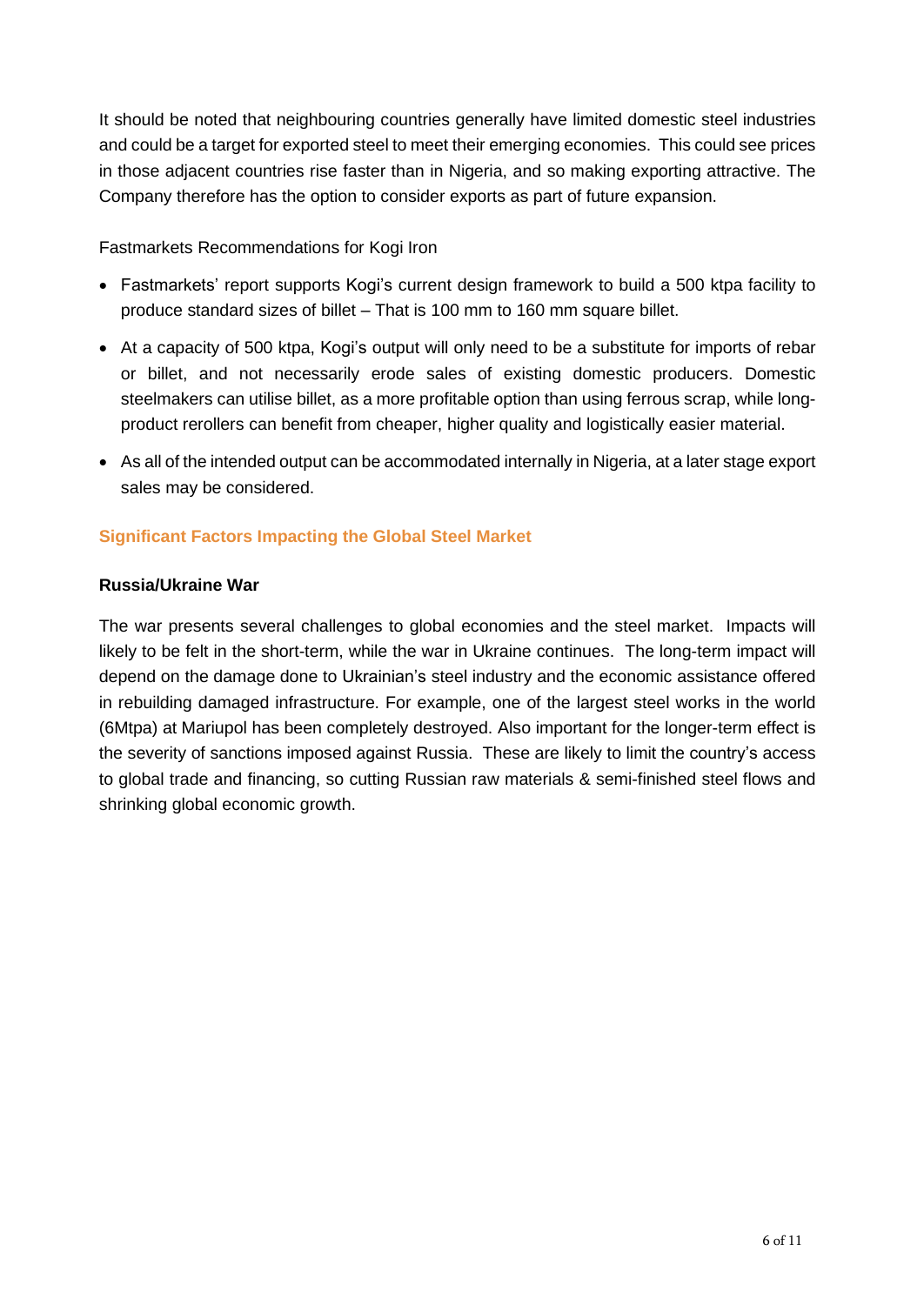

From 2016-2020 almost all of Nigeria's steel billets came from Ukraine and Russia (Figure 1).



The impact on Kogi Iron's project is likely to be mixed. Any reduction of supply from the Black Sea would increase logistics costs and the price of imported billet, so making domestically produced billet more attractive. However, this is likely to be offset by weaker global economic growth, that will keep oil demand low and so reduce Nigerian GDP growth and spending.

The war has contributed to a widespread lift in commodity prices, but some commodities were seeing higher prices on other drivers, such as emission's regulations and trade duties. Consequently, price inflation in many commodities has reached multi-decade highs and is being supported at present levels.

Inflation can depress consumer spending, slowing the manufacturing and construction sectors, leading to lower steel demand and so pushing down prices. In the low-case scenario, demand is reduced sufficiently to remove Nigeria's need to import either steel billet or rebar, which will see prices falling towards the costs of domestic producers.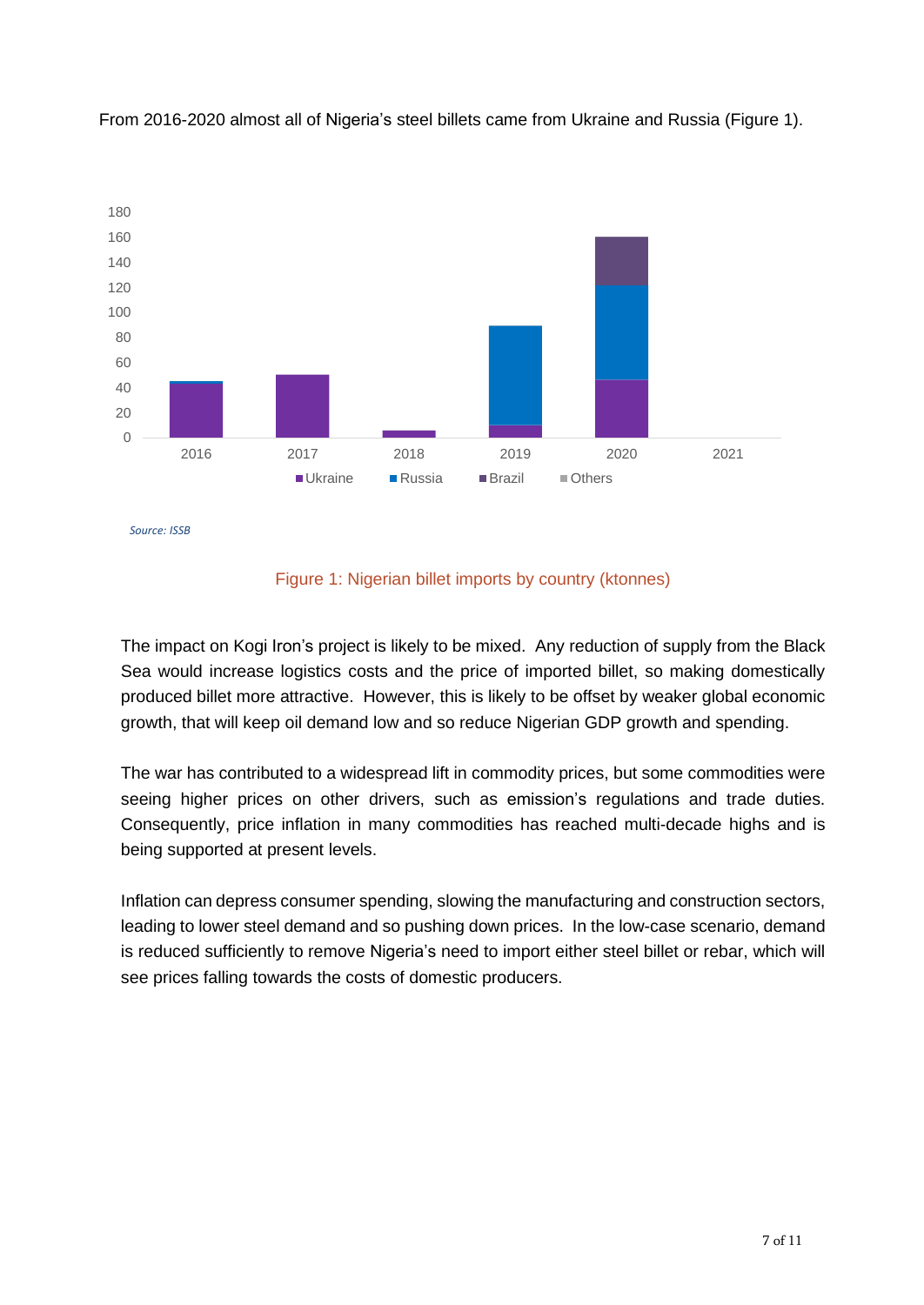#### **Longer Term Benefits to Agbaja Resulting from Ongoing Decarbonisation**

The development of low- and net zero-carbon-emitting technologies and economies is likely to see an increase in global demand for scrap steel. Steel production with a greater utilization ratio of scrap steel has a lower carbon emission intensity – greenhouse gas emissions per tonne of steel. – and so higher utilization of scrap steel may become increasingly favoured, particularly in Europe.

Moves towards decarbonisation is likely to increase the demand for scrap steel, and consequently put upward pressure on scrap steel pricing. Kogi utilises iron ore from its own resources and supplemented by only 33% scrap steel. This is likely to provide a significant competitive advance over other local Nigerian steel producers who up to 100% scrap steel as an input.

On the upside, Kogi Iron's operation has a relatively lower carbon emission intensity compared to blast furnaces globally by virtue of the electric arc furnace process. Overall, decarbonisation may see higher prices for steel products sourced from international mills, especially those in Europe, the United States or China, and so this is likely to see Nigerian prices rise and improve the profitability of domestic mills.

Kogi intends to quantity the carbon emission intensity of its process in the Feasibility Study and sees this as a key favourable attribute that is expected to be of keen interest to project financiers.

In the longer term, global companies with operations in Nigeria may want to stress their "green" credentials and so will strive to reduce their carbon emission footprints. This may allow Kogi Iron to charge a premium for its steel produced with lower carbon emissions, though the scale of premium and the timeframe for this are not known.

#### **Scrap Price Forecast**

Almost all steel products in Nigeria are produced from or originate from 100% scrap steel. Kogi's current metallurgical models anticipates a utilisation rate of only 33% scrap steel. Additional test work planned by Kogi this year will contemplate a reduction in the utilisation of scrap steel. A change in the projected scrap utilisation ratio may or may not be achieved. Nonetheless the utilisation of iron ore from Kogi's iron ore deposit provides it with a significant raw material input price advantage compared to other Nigerian producers utilising scrap. In addition, it should be noted that the marketing study anticipates future scarcity and high prices of scrap steel in Nigeria should steel demand increase from existing levels.

Fastmarkets expects the price of shredded scrap to increase from \$400/tonne in 2024 to \$535/tonne cost and freight (cfr) Turkey in nominal terms in 2032.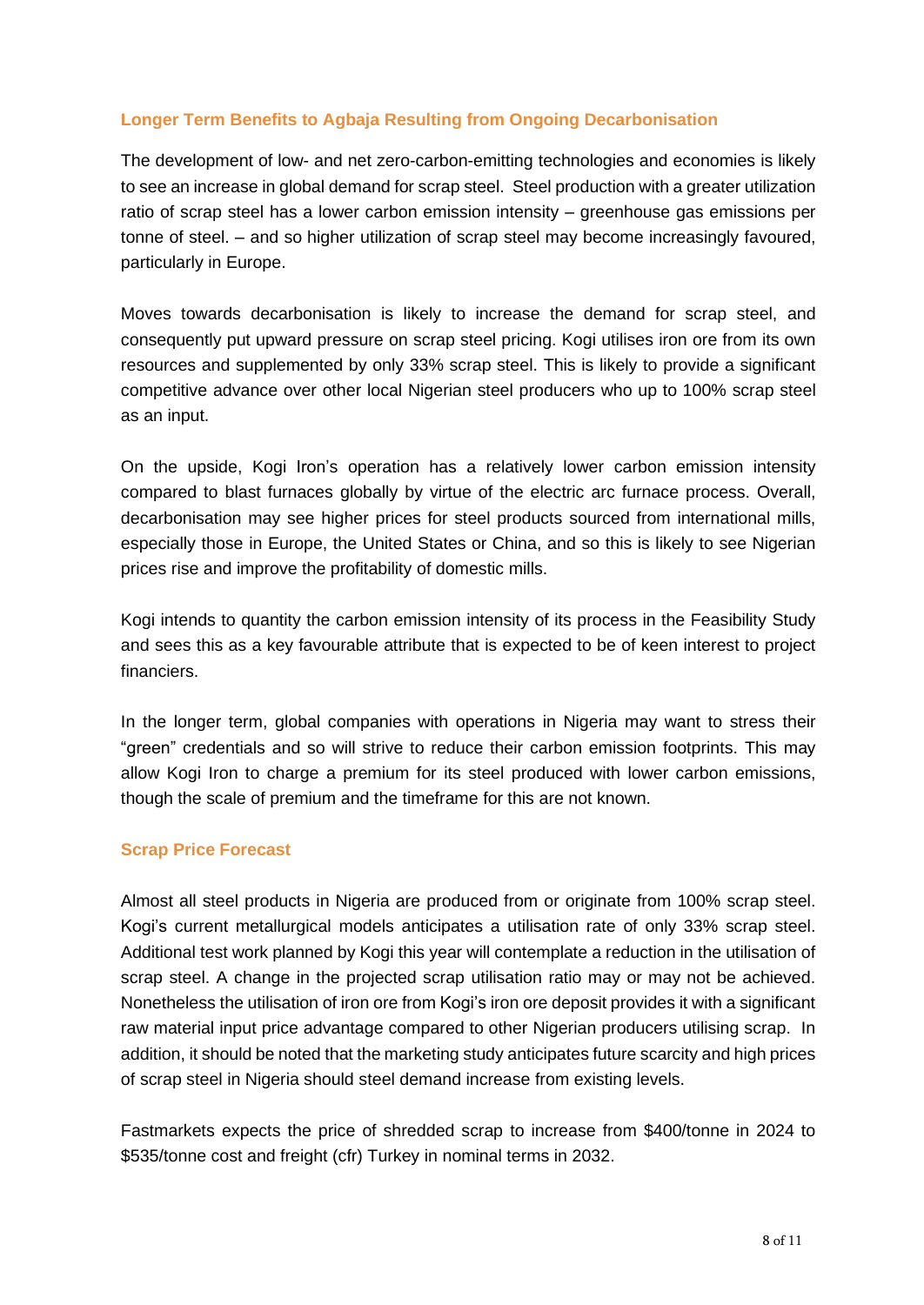#### **Kaduna Project Possibility**

In considering Nigeria's steel capacity, Fastmarkets has, for now, discounted an integrated iron ore and finished steel plant being developed in Kaduna province by African National Resources and Mines, part of the African Industries Group. Fastmarkets believes there is too much uncertainty about access to power, security threats and the quality of the product to include it in capacity forecasts.

If the plant is completed, sufficient generating capacity installed and the facility ramped-up successfully, then Fastmarkets would need to reassess the Nigerian supply picture and determine its implications for the analysis made in its market feasibility study.

### Value and Sensitivity

Based on the Sensitivities presented in the 2021 Scoping Study, these revised assumptions are expected to have a material effect on the valuation of the Agbaja Project. Given the materiality of this change, Kogi intends to update and republish the Scoping Study with revised valuation metrics and sensitivities. This work is being progressed as a priority and will be released to the ASX as soon as it is complete.

For information purposes, below is the NPV sensitivity to steel billet price chart which was announced to the ASX on 23 March 2022 (Figure 2). This chart does not take into account the Fastmarkets forecasts on steel billet prices, as outlined in the low case, base case and high case scenarios above.



Figure 2 - March 2022 sensitivity curve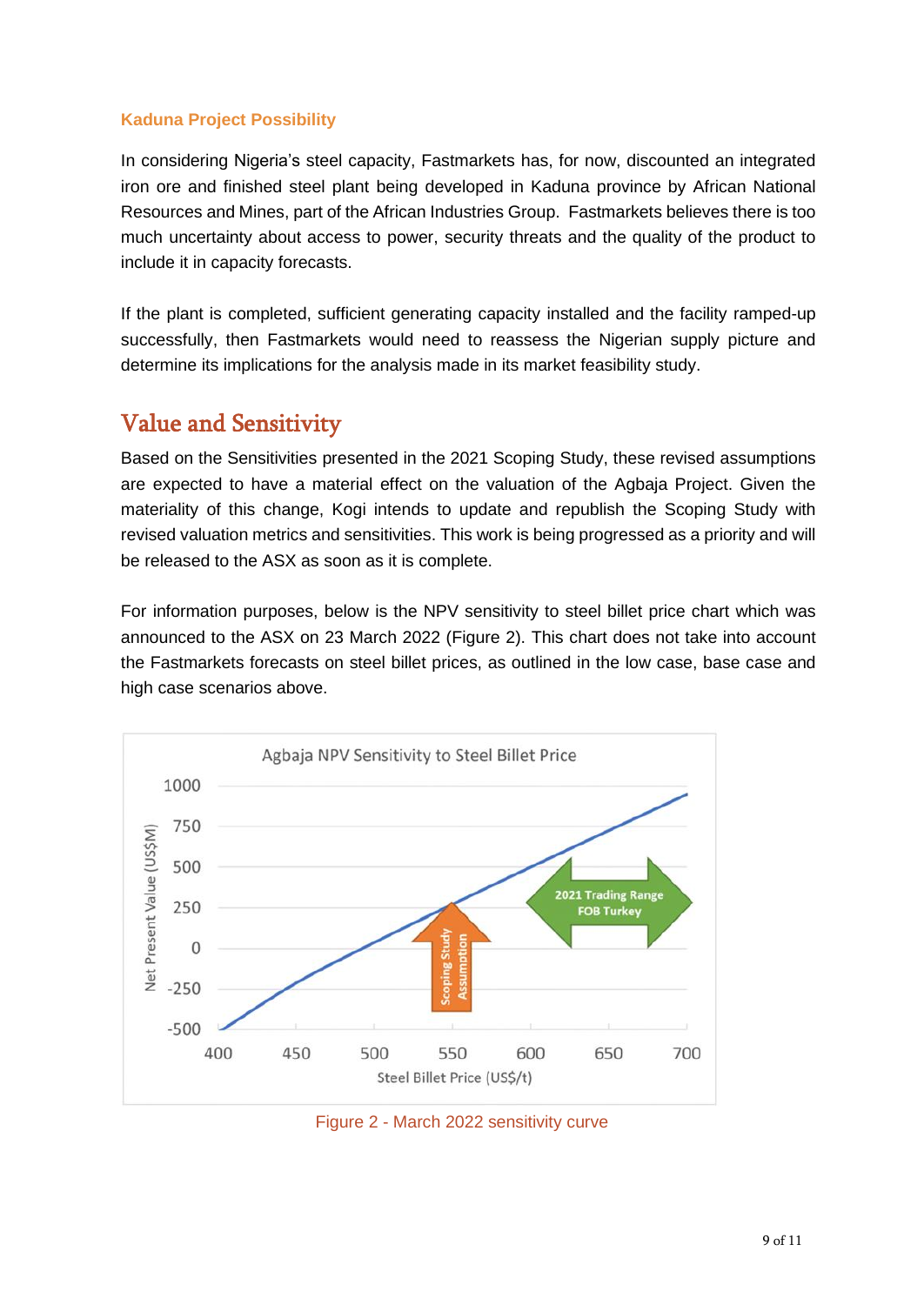## Feasibility Study

This updated Fastmarkets Report was a critical gateway in the overall Feasibility Study process and supports continuing to progress all the detailed work required to complete the Feasibility Study.

The next phases of the Feasibility Study which includes:

- DRI testing conducted by Uvan Hagfors Teknology (UHT) and FL Smidth (FLS). This is a key study, proving the scrap metal consumption, metal yield data, and process characteristics, key to the next stage of plant design
- Export of bulk Nigerian coal sample to FLS for testing
- Export of bulk Agbaja Fe sample to FLS testing facility in USA
- Environmental and Social Impact Study Community Consultation and approval
- Front End Engineering Design
- Feasibility Project Design
- Completion of the Environmental and Social Impact Assessment approval process
- Mining study, and
- Power generation study

The Company believes there are opportunities with the completion of these studies to refine and optimise operating costs (including the scrap steel utilisation ratio) that might lead to further improve project valuation.